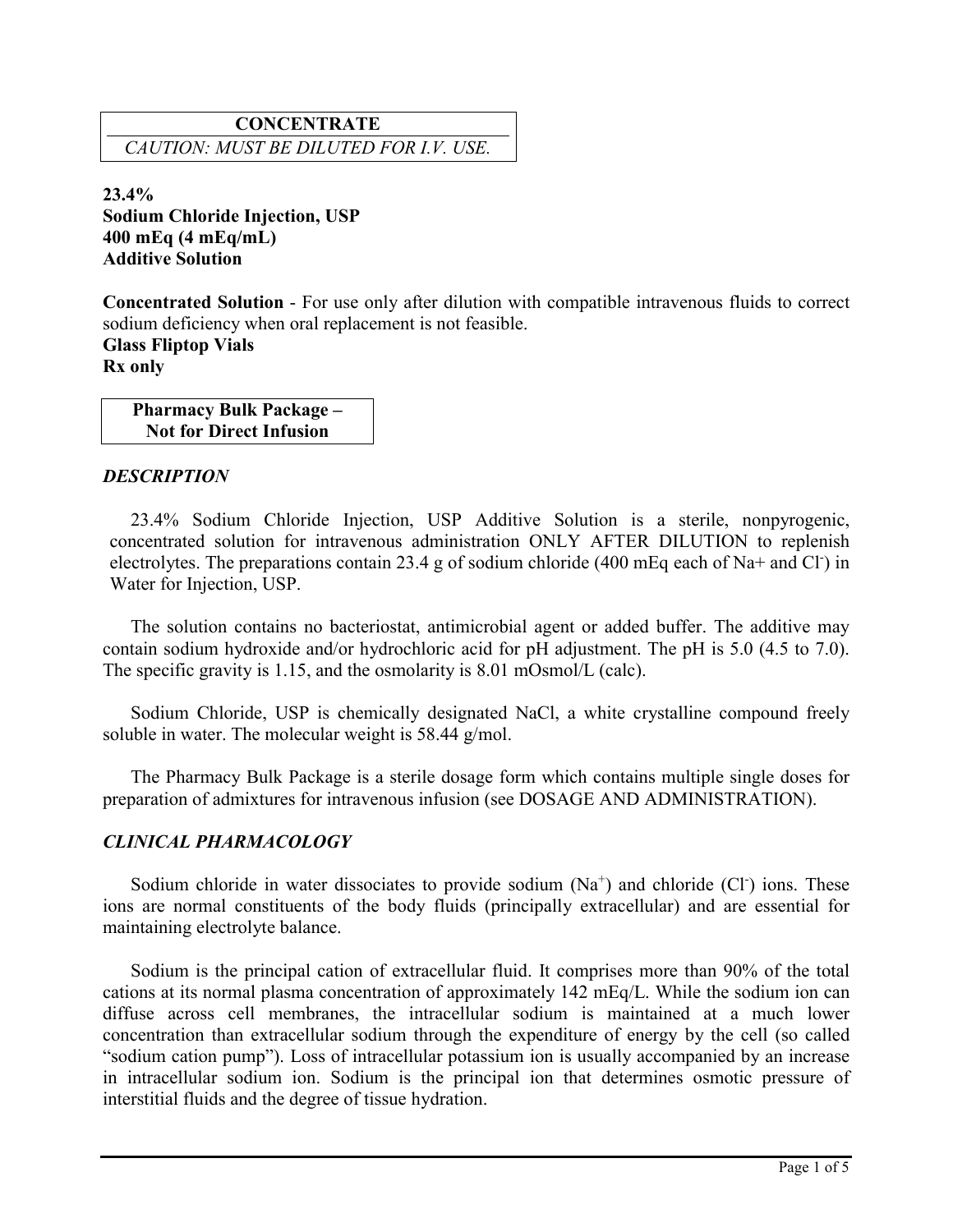When serum sodium concentration is low, the secretion of antidiuretic hormone (ADH) by the pituitary is inhibited, thereby preventing water reabsorption by the distal renal tubules. On the other hand, adrenal secretion of aldosterone increases renal tubular reabsorption of sodium in an effort to re-establish normal serum sodium concentration.

Chloride (Cl<sup>-</sup>) has an integral role in buffering action when oxygen and carbon dioxide exchange occurs in the red blood cells.

The distribution and excretion of sodium  $(Na^+)$  and chloride  $(CI)$  are largely under the control of the kidney which maintains a balance between intake and output.

### *INDICATIONS AND USAGE*

23.4% Sodium Chloride Injection, USP is indicated for use as an electrolyte replenisher in parenteral fluid therapy. It serves as an additive for total parenteral nutrition (TPN) and as an additive for carbohydrate containing I.V. fluids.

### *CONTRAINDICATIONS*

23.4% Sodium Chloride Injection, USP Additive Solution is contraindicated in patients with hypernatremia or fluid retention.

#### *WARNINGS*

23.4% Sodium Chloride Injection, USP is hypertonic and must be diluted prior to administration. Inadvertent direct injection or absorption of concentrated sodium chloride solution may give rise to sudden hypernatremia and such complications as cardiovascular shock, central nervous system disorders, specifically osmotic demyelination syndrome, extensive hemolysis, cortical necrosis of the kidneys and severe local tissue necrosis (if administered extravascularly).

Solutions containing sodium ions should be used with great care, if at all, in patients with congestive heart failure, severe renal insufficiency and in clinical states in which there exists edema with sodium retention.

In patients with diminished renal function, administration of solutions containing sodium may result in sodium retention. The intravenous administration of this solution (after appropriate dilution) can cause fluid and/or solute overloading resulting in dilution of other serum electrolyte concentrations, overhydration, congested states or pulmonary edema.

Excessive administration of potassium-free solutions may result in significant hypokalemia.

WARNING: This product contains aluminum that may be toxic. Aluminum may reach toxic levels with prolonged parenteral administration if kidney function is impaired. Premature neonates are particularly at risk because their kidneys are immature, and they require large amounts of calcium and phosphate solutions, which contain aluminum.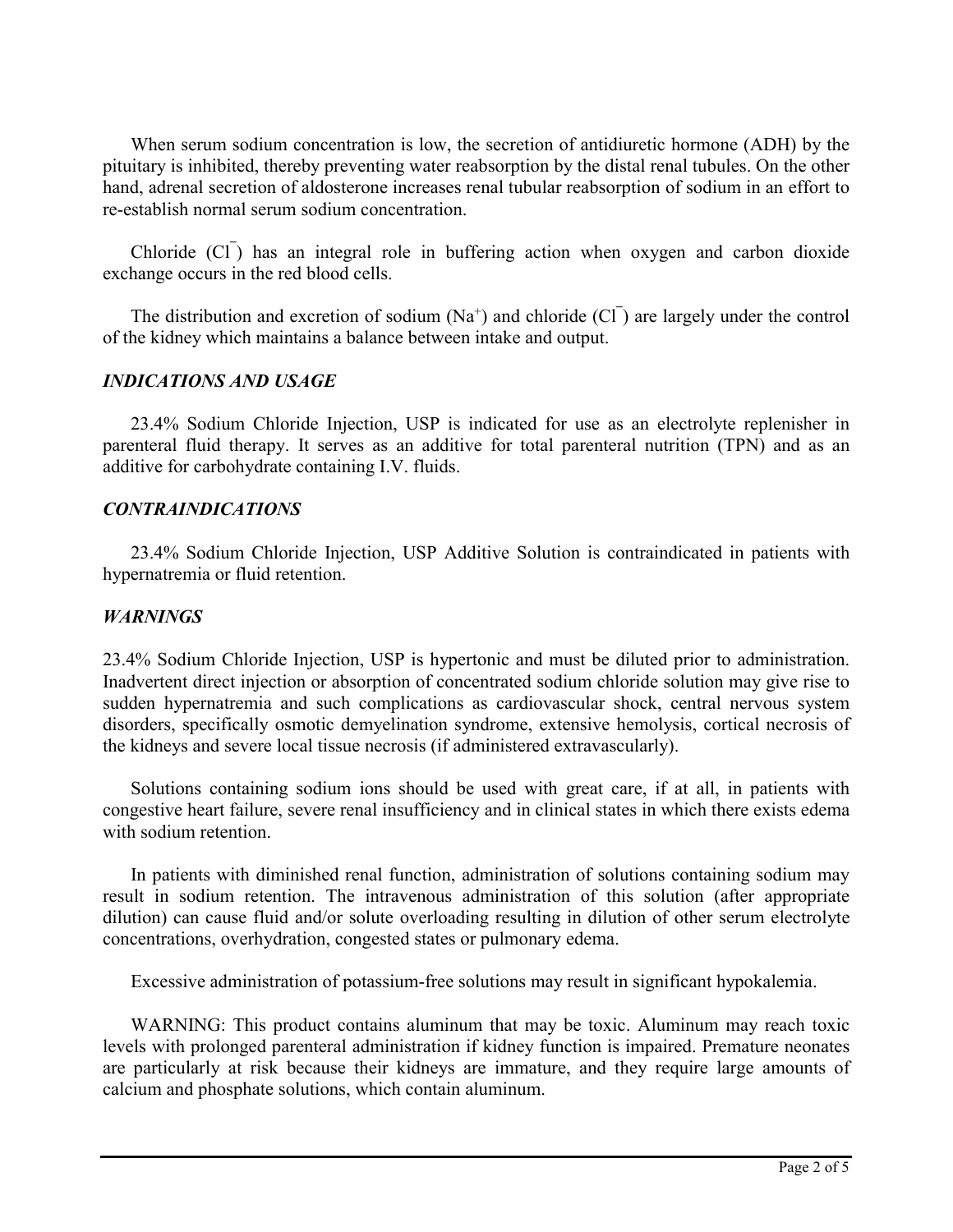Research indicates that patients with impaired kidney function, including premature neonates, who receive parenteral levels of aluminum at greater than 4 to 5 mcg/kg/day accumulate aluminum at levels associated with central nervous system and bone toxicity. Tissue loading may occur at even lower rates of administration.

# *PRECAUTIONS*

*General* Excessive amounts of sodium chloride by any route may cause hypokalemia and acidosis. Excessive amounts by the parenteral route may precipitate congestive heart failure and acute pulmonary edema, especially in patients with cardiovascular disease and in patients receiving corticosteroids or corticotropin or drugs that may give rise to sodium retention. Special caution should be used in administering sodium-containing solutions to patients with severe renal impairment, cirrhosis of the liver or other edematous or sodium-retaining states.

Clinical evaluation and periodic laboratory determinations are necessary to monitor changes in fluid balance, electrolyte concentrations, and acid-base balance during prolonged parenteral therapy or whenever the condition of the patient warrants such evaluation. Do not use unless the solution is clear and seal is intact.

*Pregnancy –* Animal reproduction studies have not been conducted with 23.4% Sodium Chloride Injection, USP. It is also not known whether sodium chloride can cause fetal harm when administered to a pregnant woman or can affect reproduction capacity. Sodium chloride should be given to a pregnant woman only if clearly needed.

*Nursing Mothers* – It is not known whether 23.4% Sodium Chloride Injection, USP is excreted in human milk. Because many drugs are excreted in human milk, caution should be exercised when sodium chloride is administered to a nursing woman.

*Pediatric Use* – Safety and effectiveness of 23.4% Sodium Chloride Injection, USP have not been established in pediatric patients. Its limited use in pediatric patients has been inadequate to fully define proper dosage and limitations for use.

*Geriatric Use* – An evaluation of current literature revealed no clinical experience identifying differences in response between elderly and younger patients. In general, dose selection for an elderly patient should be cautious, usually starting at the low end of the dosing range, reflecting the greater frequency of decreased hepatic, renal, or cardiac function, and of concomitant disease or other drug therapy.

This drug is known to be substantially excreted by the kidney, and the risk of toxic reactions to this drug may be greater in patients with impaired renal function. Because elderly patients are more likely to have decreased renal function, care should be taken in dose selection, and it may be useful to monitor renal function.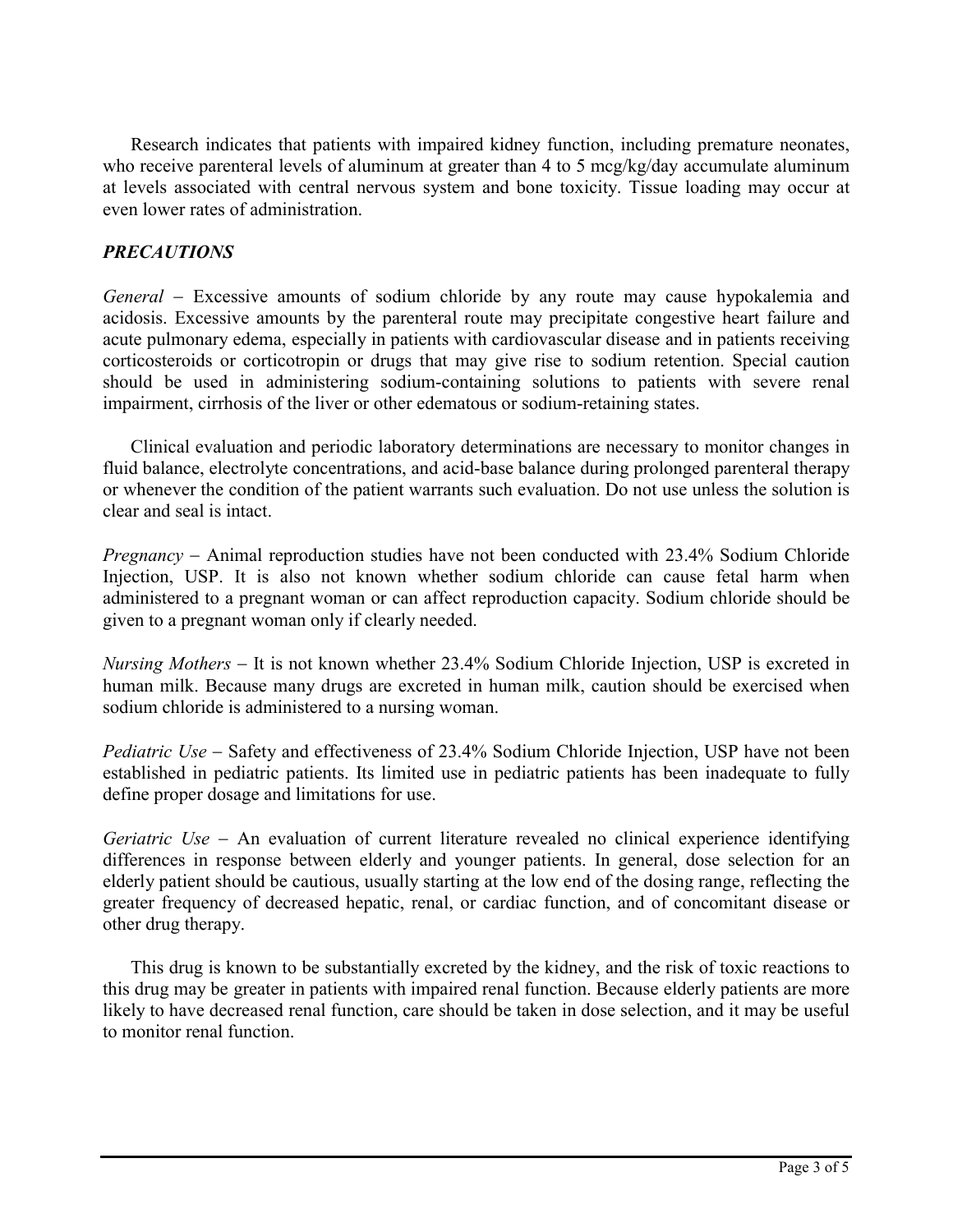#### *ADVERSE REACTIONS*

Sodium overload can occur with intravenous infusion of excessive amounts of sodiumcontaining solutions. See WARNINGS and PRECAUTIONS.

#### *OVERDOSAGE*

Excessive administration of 23.4% Sodium Chloride Injection, USP may result in electrolyte imbalance with water retention, edema, loss of potassium and aggravation of an existing acidosis. See WARNINGS.

## *DOSAGE AND ADMINISTRATION*

23.4% Sodium Chloride Injection, USP Additive Solution is administered intravenously only after addition to a larger volume of fluid.

The dose, dilution and rate of injection are dependent upon the individual needs of each patient. In solutions for total parenteral nutrition (TPN), 120 mEq of sodium/day (range: 75-180 mEq/day) is the recommended adult dosage, whereas the recommended dosage is 3-4 mEq/kg/day for preterm infants.

Parenteral drug products should be inspected visually for particulate matter and discoloration prior to administration, whenever solution and container permit. Discard unused portion.

Additives may be incompatible with the fluid dispensed from this container. Consult with pharmacist, if available. When admixing, use aseptic technique, mix thoroughly and do not store.

## **Directions for Proper Use of Pharmacy Bulk Package**

#### **Use Aseptic Technique**

- 1. For hanger application, peel off the paper liner from both ends of the tape hanger to expose 3/4 in. long adhesive portions. Adhere each end to the label on the bottle.
- 2. During use, container must be stored and all manipulations performed in an appropriate laminar flow hood.
- 3. Remove cover from container and cleanse closure with antiseptic.
- 4. Insert suitable sterile dispensing set or transfer device and suspend unit in a laminar flow hood. The closure should be entered only once and after initial entry, the withdrawal of container contents should be completed promptly in one continuous operation. Should this not be possible, a maximum time of 4 hours from initial closure puncture is permitted to complete fluid transfer operations; i.e., discard container no later than 4 hours after initial closure puncture.
- 5. Sequentially dispense aliquots of 23.4% Sodium Chloride Injection, USP into intravenous containers using appropriate transfer device. During fluid transfer operations, the Pharmacy Bulk Package should be maintained under the storage conditions recommended in the labeling.